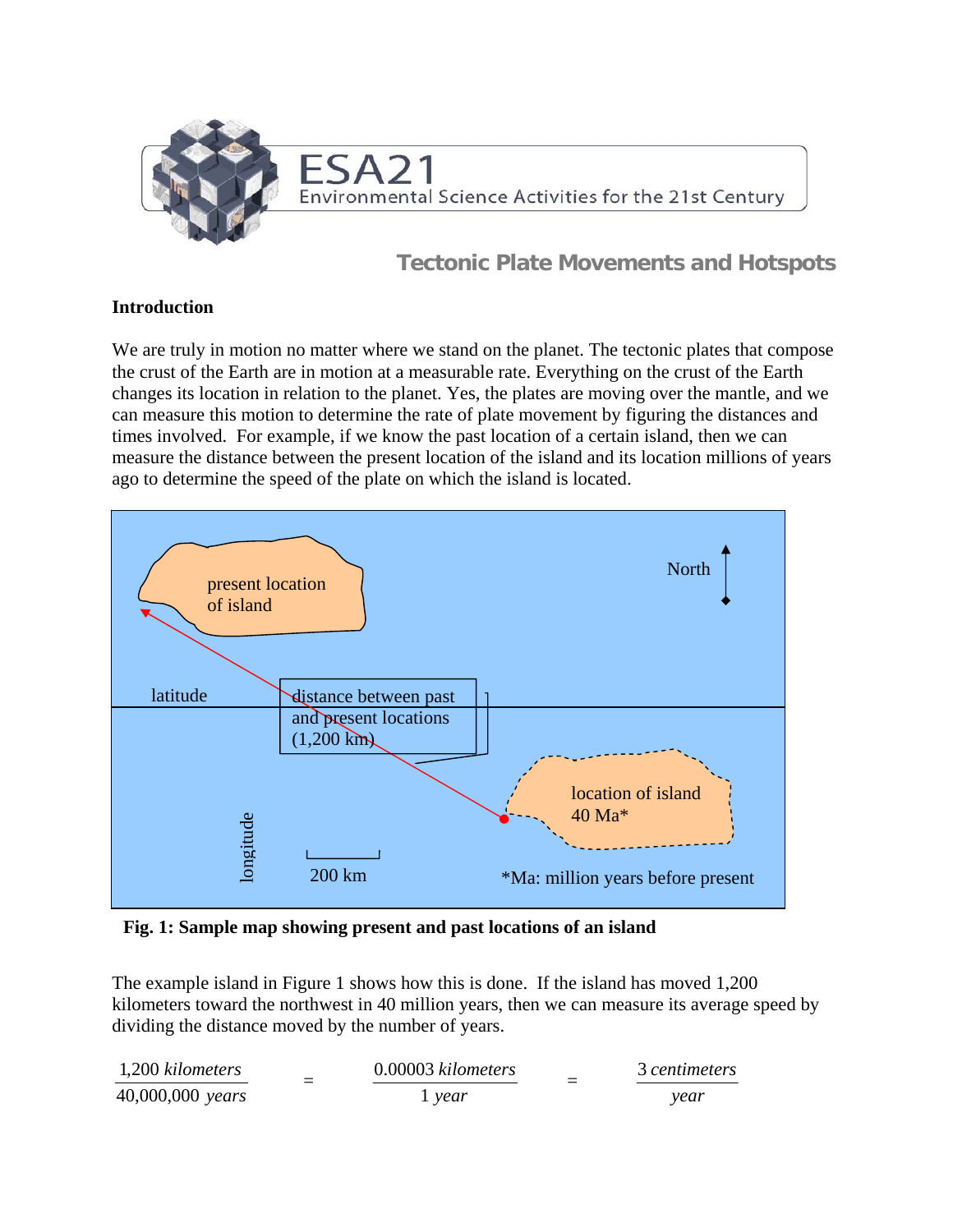Thus, the rate of movement (speed) is 3 centimeters (cm) per year.

## **Hotspots**

A convenient way to measure the distance moved by a land mass such as an island is by understanding hotspots. Hotspots are magma-rich locations within the upper mantle that cause volcanic activity in the crust of the earth directly above the hotspots. Hawaii and the Galapagos Islands are prominent examples of hotspot-related land masses.

It is assumed by geologists that hotspots generally stay in the same location within the mantle, and, as the crust of the earth passes over the mantle, new islands, for example, are produced as the older islands move away from the hotspot. Because the location of a hotspot is known, we know at what rate the island is moving away from the hotspot by learning the age of the rocks composing the island along with measuring the distance of the island from the hotspot.



**Figure 2**. Map showing locations of geologic hotspots. Notice how many of them are located away from plate boundaries. (Source: United States Geological Survey-USGS: The source of this map and links to more information regarding geologic hotspots are found at [http://pubs.usgs.gov/gip/dynamic/world\\_map.html\)](http://pubs.usgs.gov/gip/dynamic/world_map.html)

## **Galapagos Islands**

The Galapagos Islands are a classic example of land created by a hotspot. The islands are quite curious scientifically with their relatively recent arrival in terms of geologic time and the unique characteristics of their flora and fauna. Charles Darwin was inspired by his visit there in 1834.

Learn more about the Galapagos Islands by reading the transcript found at the following link:

**[The Geology of the Galapagos Islands\\*](http://www.pbs.org/odyssey/voice/20000503_vos_transcript.html)** (HTML) (19.45KB) *PBS*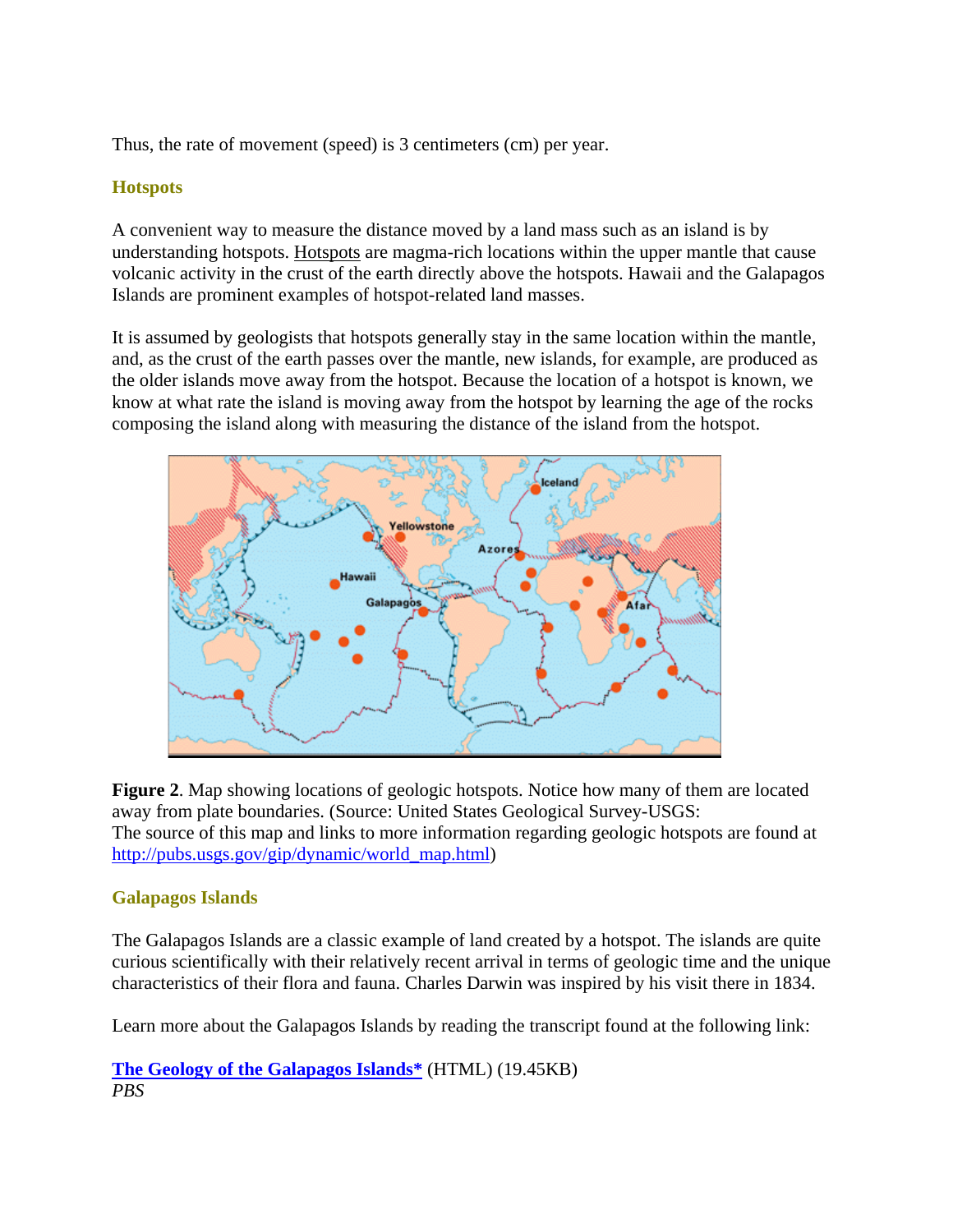[http://www.pbs.org/odyssey/voice/20000503\\_vos\\_transcript.html](http://www.pbs.org/odyssey/voice/20000503_vos_transcript.html)

\*If you would like to hear an audio version of the same information, just go to the web page <http://www.pbs.org/odyssey/voice/index.html>, scroll down and click on where it says "realaudio" next to where you find the title "The Geology of the Galapagos Islands". Real Player is required for the audio.

#### **Hawaiian Islands**

Rarely does something present itself as clearly as it does with the Hawaiian Island chain and plate tectonic theory. The chain of islands was formed by the Pacific Plate moving over a stationary hotspot within the mantle. As the plate moved over the hotspot, volcanic activity formed new islands. As a matter of fact, a future island named Loihi Seamount is forming to the southeast of the big island of Hawaii. It only lacks 1 kilometer before breaking the sea surface. If one travels to the northwest of the Hawaiian Islands, a chain of smaller islands that includes Midway Island can be found in line with the Hawaiian Islands. Further to the northwest, underwater mapping reveals seamounts also in a linear pattern with the islands. Curiously, there is a bend in the direction of the line of seamounts as one proceeds to the northwest of the Pacific Ocean. The Pacific Plate apparently changed its direction of movement within an instant of geologic time. To see a map of the Pacific Ocean floor showing the pattern of islands and seamounts, go to the following web address: http://pubs.usgs.gov/gip/dynamic/Hawaiian.html.



**Figure 3**. Map of the Hawaiian Islands. Notice how the islands tend to get smaller going toward the northwest. The ages of the islands get progressively older toward the northwest as the plate has traveled in that direction from the hotspot. The hotspot that created the islands is located underneath the big island of Hawaii. (Source: United States Geological Survey-USGS: The source of this map and more information regarding geologic hotspots are found at <http://hvo.wr.usgs.gov/volcanoes/>).

#### **Continental Hotspots**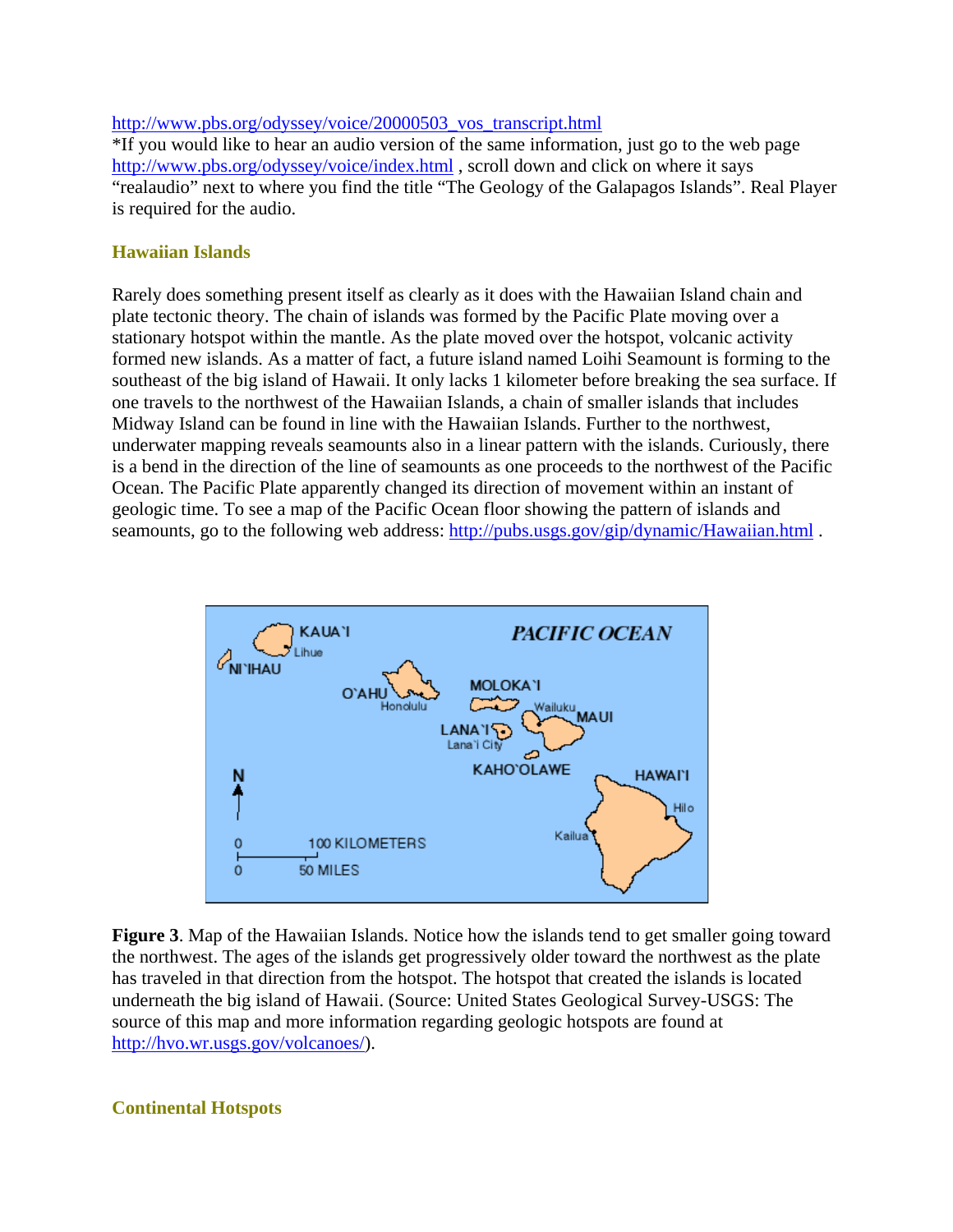Clearly, as one can see in Figure 2, most of the world's hotspots occur beneath oceanic crust; however, they also are found below continental crust. The Yellowstone hotspot is a classic example. Yellowstone National Park would not exist if it were not for the hotspot underneath it. The past violent volcanic activity and the current milder volcanic activity in the region provided by the hotspot have produced a gloriously beautiful and interesting landscape. The geysers logically derive their heat from the magma chamber that lies shallowly (<1 km) beneath the park. It is certain that violent volcanic activity will occur again at Yellowstone. We don't know when that will occur, but we know it will. With time, the land composing Yellowstone National Park will move away from the hotspot, so the park region will eventually cease to display volcanic activity, and new areas will show the effects of the hotspot. Perhaps the park will need to move to stay over the hotspot.



**Figure 4**. Map showing past and present locations of Yellowstone Hotspot as North American Plate traveled over hotspot. The orange circles represent calderas associated with volcanic activity resulting from the hotspot. (Source: National Park Service-NPS: The source of this map regarding the Yellowstone Hotspot is found at

<http://www.nps.gov/yell/slidefile/graphics/Images/15899.jpg> .

#### **References**

- 1. [http://pubs.usgs.gov/gip/dynamic/world\\_map.html](http://pubs.usgs.gov/gip/dynamic/world_map.html)
- 2. [http://www.pbs.org/odyssey/voice/20000503\\_vos\\_transcript.html](http://www.pbs.org/odyssey/voice/20000503_vos_transcript.html)
- 3. <http://www.pbs.org/odyssey/voice/index.html>
- 4. <http://pubs.usgs.gov/gip/dynamic/Hawaiian.html>
- 5. <http://www.nps.gov/yell/slidefile/graphics/Images/15899.jpg>
- 6. [http://www.soest.hawaii.edu/GG/HCV/haw\\_formation.html](http://www.soest.hawaii.edu/GG/HCV/haw_formation.html)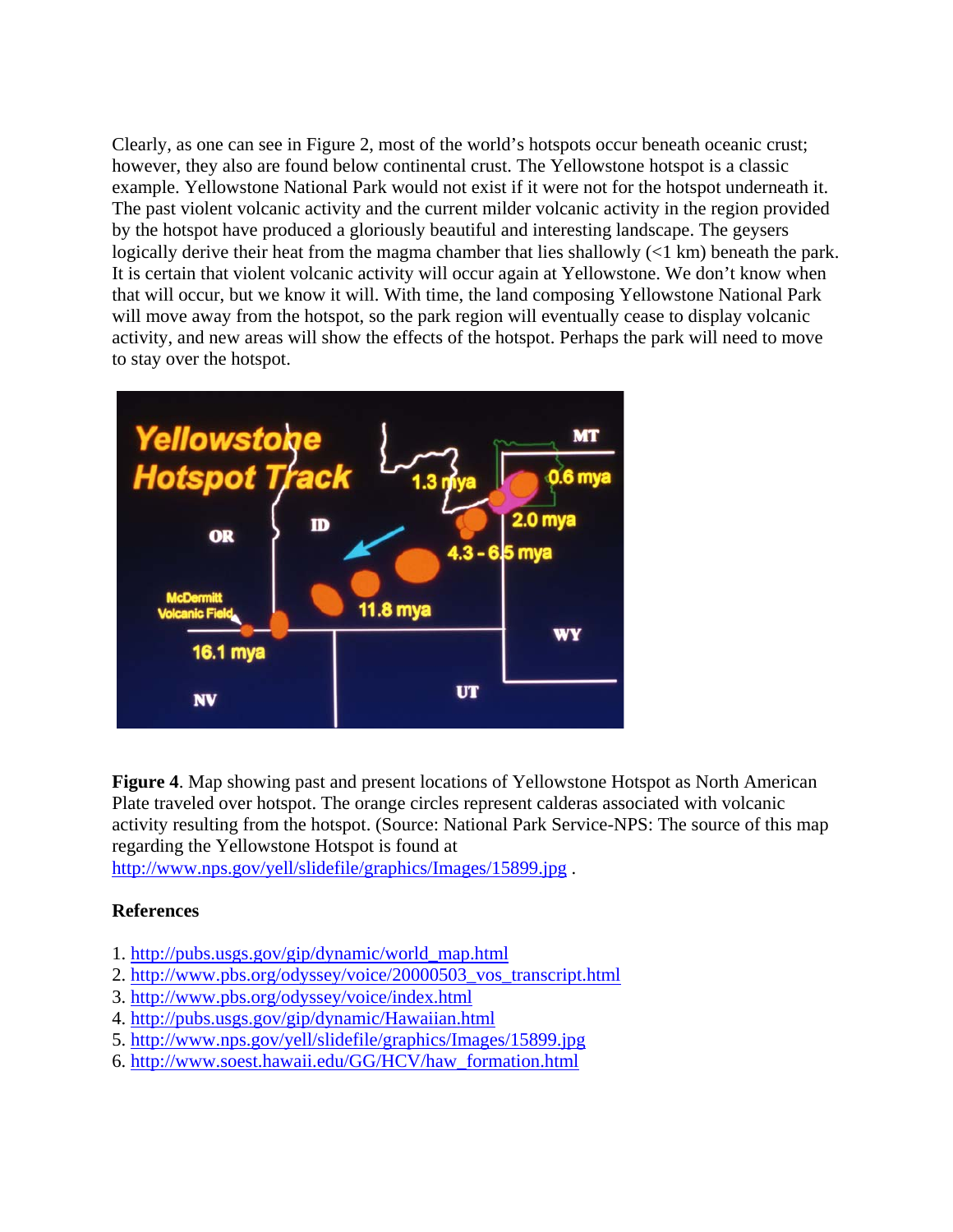# **ESA21: Environmental Science Activities**

Name:

.

1. Read the transcript or listen to the audio at the PBS web site that is titled **[The Geology of](http://www.pbs.org/odyssey/voice/20000503_vos_transcript.html)  [the Galapagos Islands](http://www.pbs.org/odyssey/voice/20000503_vos_transcript.html)** [http://www.pbs.org/odyssey/voice/20000503\\_vos\\_transcript.html](http://www.pbs.org/odyssey/voice/20000503_vos_transcript.html)

Gather the following information from the site:

- a. What is the name of the tectonic plate on which the Galapagos Islands are located?
- b. In what general direction is the plate moving: north, south, east, or west?
- c. How fast is the plate moving in centimeters per year (cm/yr)?
- d. How far are the Galapagos Islands from the nearest continent in kilometers?
- e. Based on the speed of the tectonic plate, how many years will it take for the Galapagos Islands to reach the edge of the nearest mainland (i.e. continent)?
- 2. The following questions show how the ages and distances between the Hawaiian Islands reveal the speed of the Pacific Plate. The ages of the islands were acquired from a web site produced by the University of Hawaii: [http://www.soest.hawaii.edu/GG/HCV/haw\\_formation.html](http://www.soest.hawaii.edu/GG/HCV/haw_formation.html) .
	- a. Using the scale in Figure 3, measure the distance in kilometers from the center of the big island of Hawaii to the center of the island of Kauai to the northwest. The age of the island of Kauai is 5.1 million years. The hotspot is underneath the big island of Hawaii; therefore, use the distance you measured and the age of the island of Kauai to determine the rate of movement of the Pacific Plate over the Hawaiian hotspot.

Rate of movement of Pacific Plate (i.e. speed) =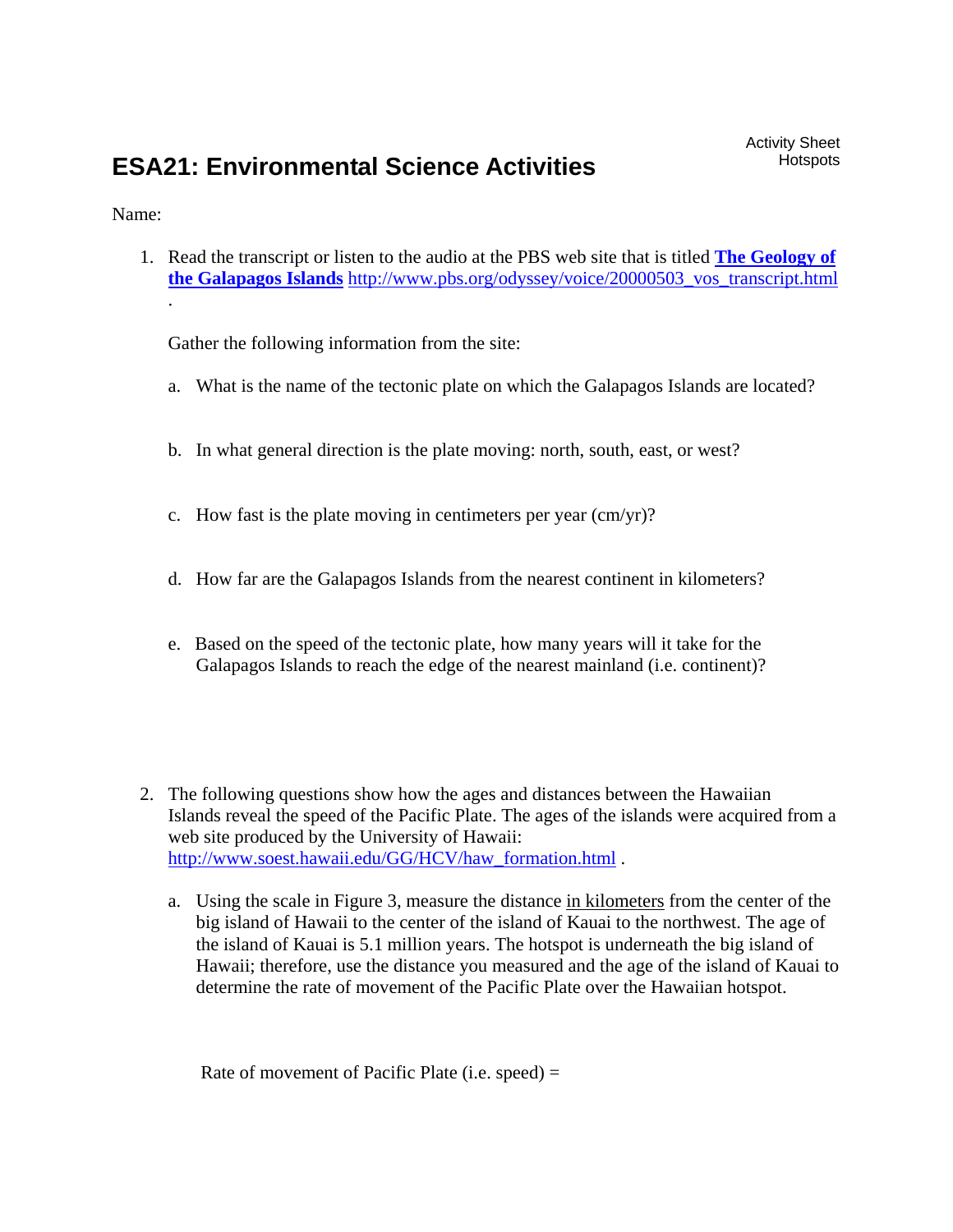b. The island of Lanai in the Hawaiian Island chain is 1.28 million years. Measure the distance from the center of the big island of Hawaii to Lanai to determine the rate of movement of the Pacific Plate between the Hawaiian hotspot and Lanai.

Rate of movement of Pacific Plate (i.e. speed)  $=$ 

- c. Based on the rates of movement that you calculated above, has the Pacific Plate rate of movement (i.e. speed) increased, decreased, or stayed the same from the past to the more recent? Explain how you determined your answer.
- d. You are in charge of locating a geothermal plant on one of the Hawaiian Islands. On which island is it logical to find an excellent source of geothermal energy?
- 3. Look at Figure 4 and study the movement of the Yellowstone Hotspot. The orange circles on the map represent calderas, which are evidence of past volcanic activity associated with the hotspot that is now located underneath Yellowstone National Park. In the past, the hotspot was underneath what is now Oregon as indicated by the 16.1 million-year old McDermitt Volcanic Field.
	- a. Look at the trend of the ages of the calderas and notice how the calderas proceed from youngest to oldest in proportion to distance from the hotspot. The Yellowstone Hotspot is located beneath the North American Plate. Based on the directional trend of the calderas, in what direction is the North American Plate moving from the hotspot?